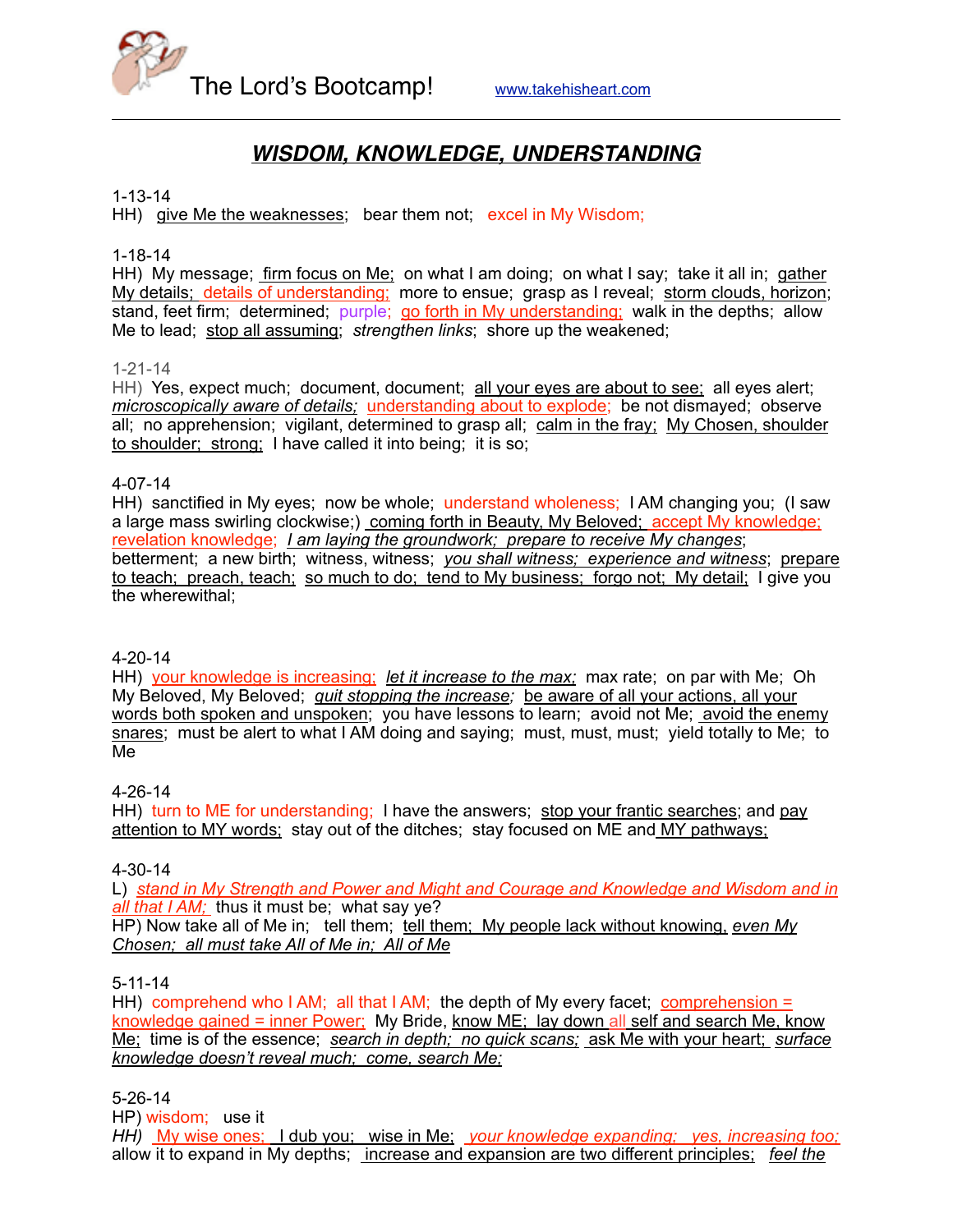*increase of expansion;* sense it to the point of bursting; stop it not; My knowledge about to burst forth; *acknowledge; acknowledge; ready to receive; understand;* lead them in My knowledge; see its purpose; *on all levels*; impart judiciously; wisely; think and absorb My truth;

### 5-31-14

HP) time for your discernment to sky rocket; take nothing lightly

### 6-13-14

HP) Approach Me: bow before Me: (He put His hand on the back of my head.) I bestow the wisdom you'll need for what's ahead; with Holy Ghost and Power; now withstand; *I call you faithful and true;* tell Roy; he'll know what to do

### 6-17-14

L) Join Me; adoration of Our Father; *I impart according to My plan; perfect plan; obediently receive; wisdom, knowledge, understanding; receive all; hesitate not; into your synapses* HH) [ When my hands went up to join in His silence, I began to smell something burning; Then fire was coming down my arms and continued to burn. After a bit I knew I was to touch a place on my body and that it was my choice as to where. I told the Lord *I wanted His choice of placement.* He immediately said,] "your brain." I placed my hands on top of my head and then the back of my head. I then saw purple. wisdom inaugurated; gather My sheep and lambs; teach them that their Joy may be full; silence, silence, silence; they must understand Our silence; Red; disaster ahead; gather to Me; perfunctory; *enter not in;* use My given wisdom; make them understand; not a joy ride; perilous disaster; *obey my instructions; instantly, completely;* all is not what it seems; gather to Me; as I say; Obey;

### 6-24-14

HP) [He had me put my hands on my head.] wisdom imparted; fully charged; you've asked; time now to receive; share as I reveal; openly; with My Bride; My Bride, so, so special

### 8-08-14

HH) sweet aroma of silence; let it increase; My obedient ones; walk in the depths that you know; sure and stable; prepare to go deeper; that your depth knowledge increase; must be so; walk in all that you know; falter not; *each step made with Power and assurance;* secure in My knowledge; *significant increase;* sure, precise, determined steps; obedient steps; obedient steps; walk, walk, walk; momentum thrusts; let the increase gain its momentum; understand all;

### 8-11-14

HP) heart of My heart; come, be; *[As the Lord showed, I shoved doubt from me from all 8 directions*. Red; Now keep it out; away; protect knowledge given; let it not be tainted

### 9-10-14

HH) may the curtains be lifted; clear viewing for your understanding; see and understand; no guesswork; none; *eyes of understanding in focus; written, spoken;* it shall be; My time, My time; It is done; [purple ] open the eyes of understanding; for others; explain what is now visible; much to see, much to see, much to see;

### 9-17-14

HP) heed My warnings; understand; time for understanding; call it forth; allow, receive; much, much, much, much; be it so; waste not; allow its workings; facets galore; take them each

HH) bring My people into understanding; that they perish not for lack of understanding of My knowledge; I now so charge; fail not, My beloved;

### 9-28-14

HP) *now function in My stead;* (Purple) come into My light; the light of My understanding; take it in; let it bless; (Red) allow Me to give you what you need; it is now upon your head; soak it in as you go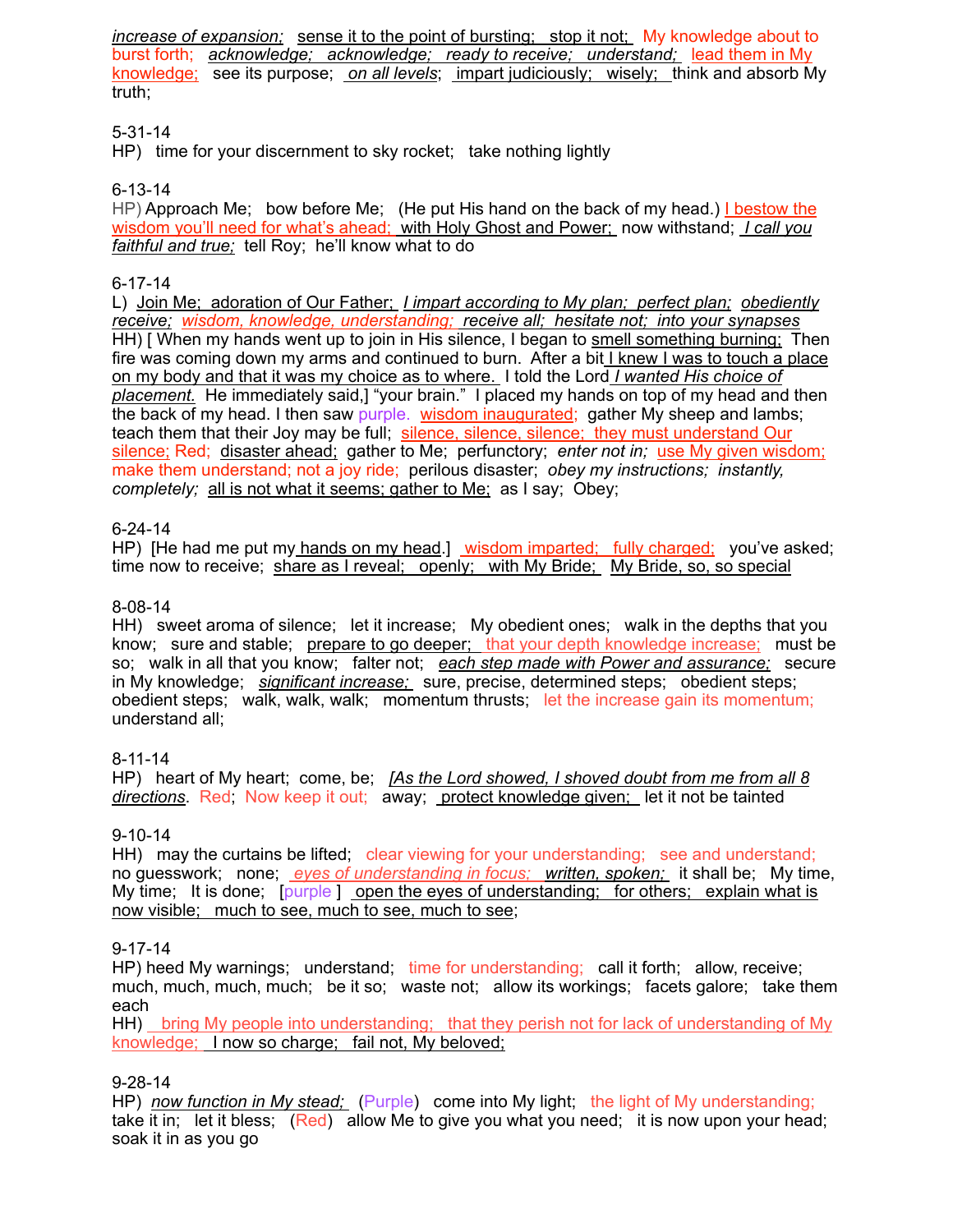9-29-14

L) Monumental; (purple with white) today is Monumental; understanding truth; once again a remnant; work uninhibited; be at peace; strong trees must be pruned; new growth; new revelations; just cause; fret not; purple

HP) (When I got to purity, He said) *next step;* (Red with white in the lower right. Red with Thumbprint in lower middle.) *solid truth; emit solid truth; undeniable; all must be based on My truth; not as any man sees it, but Mine only*

### **10-09-14**

**L) Logistics; My Logistics; faceted; all is faceted; know, consciously know this; look for, be aware of them; carnal must go; (cut ties with grandchildren) HP) carry forth in My Wisdom; use; (Deep Purple) deny not; My wisdom is just; allow its depths in you; now put to use**

#### **10-20-14**

**HP) (understanding-imparted to use and His understanding us= 2 facets) (Red) (As I**  was seeing Red ) let us covenant; (Deep Red) come deeper; stay in the depths of My **understanding**

**HH) Sugarcoat nothing; truth is truth; truth is your weapon of choice; flail it not; use on My plane; We are in My depths still; I am comforting your heart; new connections of understanding being made in your brain; going deeper; I appreciate your trust;** *Done and ongoing; you must see what others are unable to as yet; use your patience;* **they are God given;**

### 12-09-14

HP) (When I thanked and praised for understanding..) let it flow; (Bright DRT) DRT; *prophetic covenant;* DRT; *grasp understanding and significance;* (I grasped them and then knew the significance meant there was more to come because of the flow.) pearls; pearls of wisdom

### 12-17-14

*UNDERSTANDING*: HH) We ask no questions but give Him silence;

*ENVELOPES:* Bring your petitions before Me. (He gives in part. We each receive a part. No witchcraft is involved.) Now you understand; witchcraft tried to enter the body. You did not accept. Hallelujah

12-21-14

HP) Mercy given; freely; take as I give; *My Grace, Hallowed; treat as such; abounding wisdom; deep understanding;* purest pure; next, My Holiness; come, come, come

### 3-13-15

HH) you must untie the red bow to receive wisdom; let the knowledge flow; Wisdom and knowledge hand in hand; undergirded with My understanding; *go to the depths with them;* I shall release; expect; recognize all details; share, share, share that they may glean;

### 3-14-15

HP) wisdom, My Royal wisdom kicking in; use it, use it carefully, assuredly; that it may increase and increase; double and redoubling over and over; (DRT)

### 3-15-15

HP Perfect wisdom; My wisdom is Perfect; understand; no flaws; *perfect in every facet;* of this I have given; grasp; take not lightly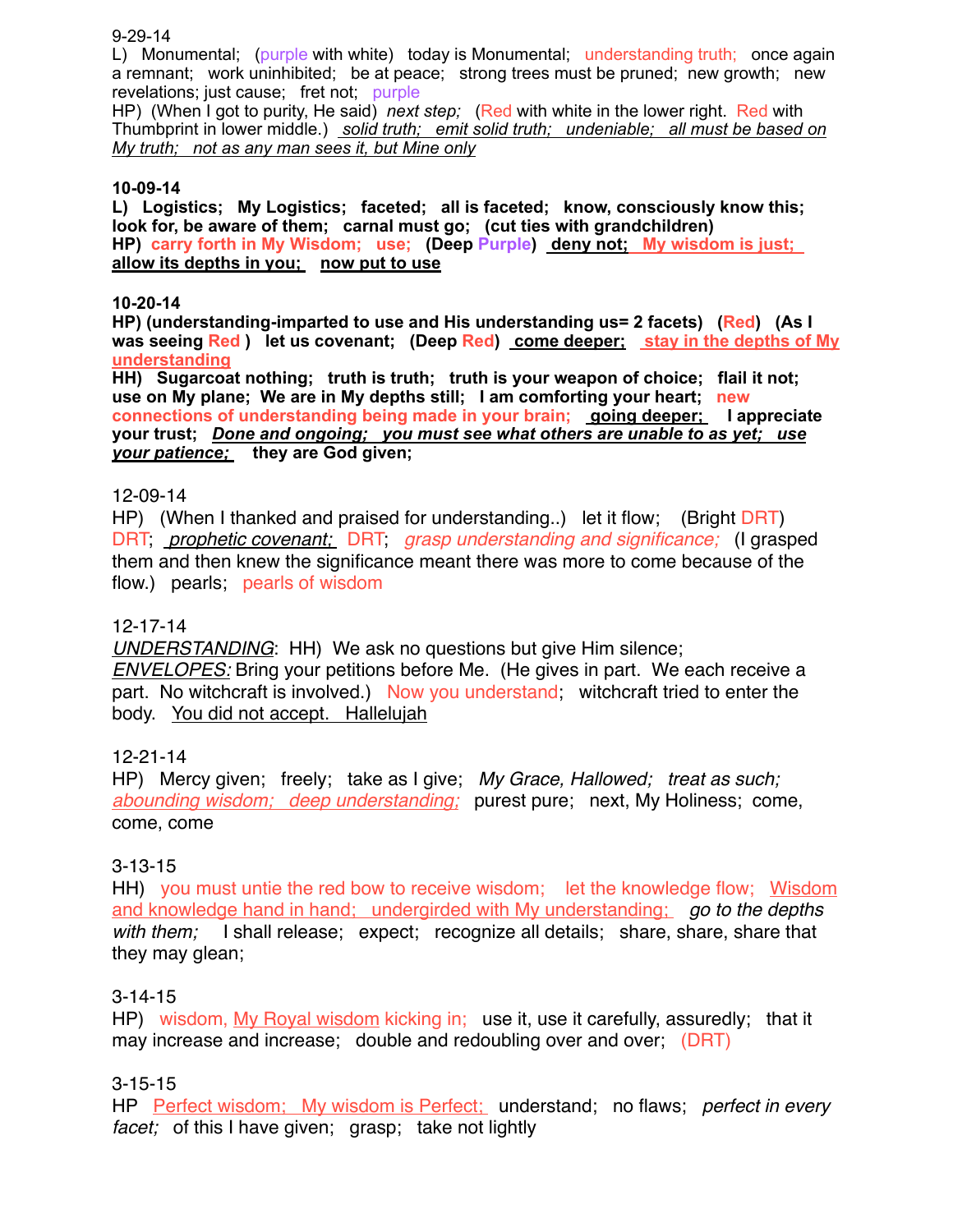HH) share Me; (Red) the world hungers for Me unknowingly; realize that; take Me to them; do not overwhelm; watch; *see what they can absorb;* no more; share wisely; use My wisdom; no quesswork; (DR) I burn these words into your remembrance; (DRT)

## 3-17-15

L) Wise, wise, wise; (DRT) continue in My Wisdom; yes, your mind now works differently; infused with My Wisdom; allow no one to throw doubt on this fact;

### 3-18-15

HH) knowledge will soon flow; be prepared; much to take in; get it recorded and study; from My river; all must be prepared;

### 3-20-15

HH) recognize and remove temptations; (He immediately gave me at least part perhaps a facet of the understanding for, "Get thee behind Me, Satan." Put Satan behind as in the past so the way forward is clear to move on.) correct; forget not; *careful usage;* another tool; as is, "It is written"; Our arsenal is huge; be not fixated on usage of only one or two;

### 3-22-15

HP) I have blessed your brains, your minds; use them wisely; wisely; carelessness must go;

allow My given wisdom to increase; much is needed;

### 4-05-15

L) understand Me;

HP) your true understanding has been launched; *appreciate it, cherish it; abuse it not as it increases; (DDRT>) yes, it will soon abound; handle carefully*

### 4-13-15

HP) hallelujah,, hallelujah; broaden your understanding; take in all I give; I bless the expansion and increase; grasp, grasp

### 4-16-15

L) Savor this time; so much happening; so much progress; more facets of flow to understand; yield to My flow; (In the name of Jesus, I yield to this Holy flow.) be it so done

HP) I give you much; much responsibility; not as a burden;  $\underline{a}$  gift; delight in it; My capable Chosen Ones; flow with the increase

### 4-18-15

L) Delve deep today; deeper into understanding; facets untouched; gather the small details; you have the authority

HP) understanding is at the base of the progression; all is limited without understanding; open windows of understanding; ( I opened a window for each direction – N.E.W. & S.) covenant promises

HH) grasp your head (did) settle the pieces; (did) clarity, come forth; eyes see and seize with My clarity what I show; receive thou this? (Yes, Father) (DDDR) (DDDDR) let no man refute; so, so, so be it**;** use wisely; efficiently;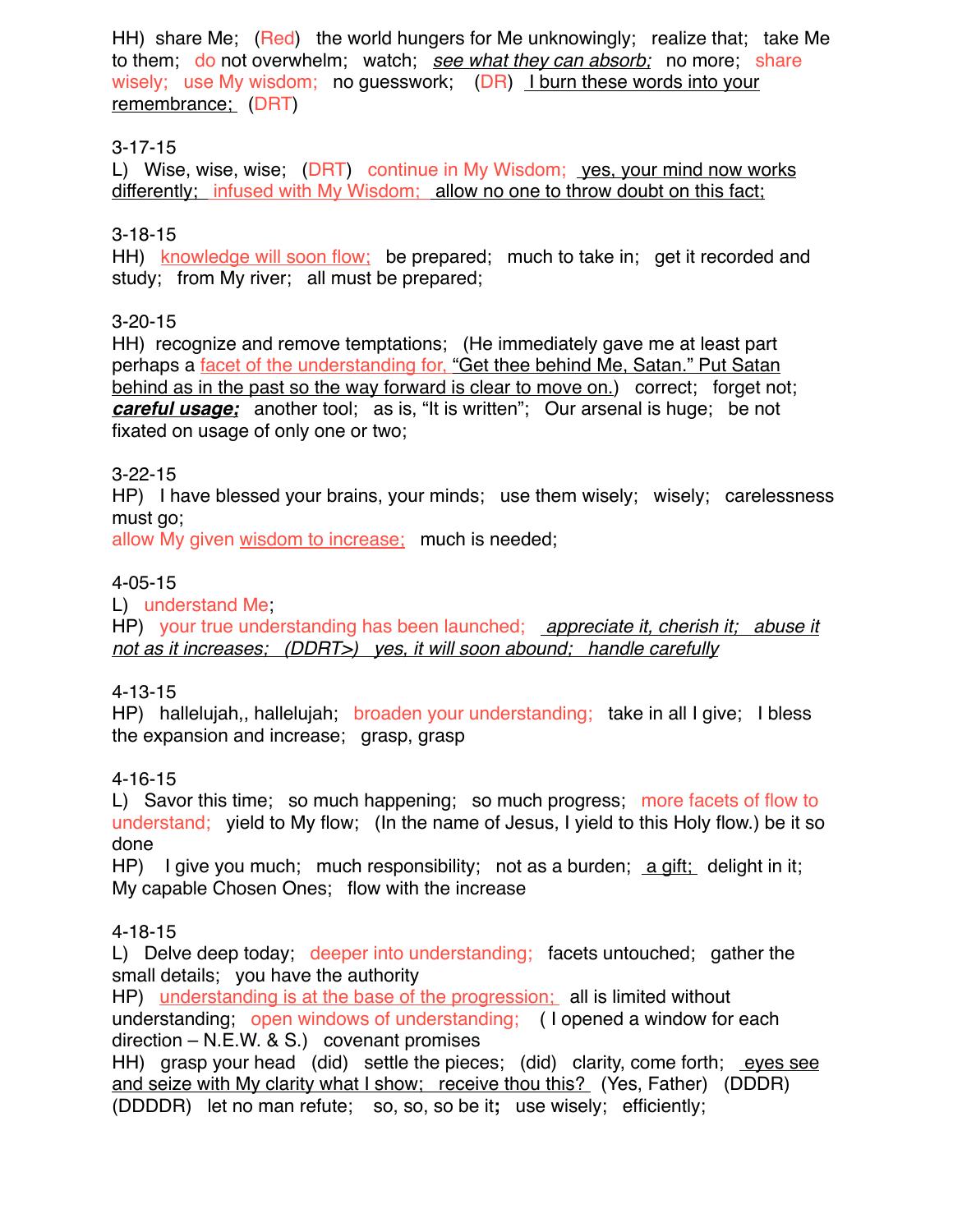### 4-27-15

L) apply wisdom; in all matters; no half-cocked actions; take sure steps

9-23-15

HH) wisdom, wisdom, wisdom; yours as never before; take not lightly; no abusing; My purposes must be; prepare to receive; be not amazed; expect much; it shall be;

### 11-09-15

HP) TPHR) Mighty, Mighty, Mighty Praises; My Embolden Ones; Hallelujah! magnanimous increases; as is your understanding; huge steps; come, come, come, My Bride, keep coming

HH) yes, *come in with My winds*; cherish progress made; allow its increase; (did) speak it again from the seat of authority; it shall be; legally so; keep employing understanding; amenities, amenities, receive the amenities; May your understanding now grow exponentially; it shall be so; expect; now go

### 11-10-15

HH) join Our crusade; stand before Me; let My wisdom enter;

### 12-02-15

HP) yes, keep grasping truth and it facets; hang onto understanding; the understanding you have and its ever increasing increase; yes, it is increasing; you've made it legal to do so; receive it; hold it close; success;

## 12-04-15

HH) wisdom invoked; wisdom gained; wisdom increased; *understand this principle;* (Yes, Father, I do) principle to be applied with all I direct;

## 12-07-15

HP) yes, knowledge; the knowledge that few have ever had; cherish it; cherish it, Child; you *know how and when to employ it;* do so and watch the results; keep track; keep track;

### 12-30-15

L) wisdom; let it come; (By the authority in the Name Jesus, I let wisdom come.) *allow its increases;* 

HP) forthright; My Chosen, be forthright in all manner and situations; sway not; Judgment is Mine; employ increasing wisdom; must be;

## *4-02-16*

HH) receive of My wisdom; vital;

## *4-03-16*

HP) come into thanksgiving; true thanksgiving; (Yes, Lord, here am I. I choose to enter into true thanksgiving.) request granted; the beginning of much;

### 6-10-16

HH) *enter into My wealth; knowledge and understanding;* (I had just spoken to Praise, Healing, and Hope for them to rise up and obey Almighty God in His Will and Plans for them and I activated it.) you, just got the hang of it; truly got; now sit; Child, you must go forth daily in My honor; *for Our purposes;* accomplish each day's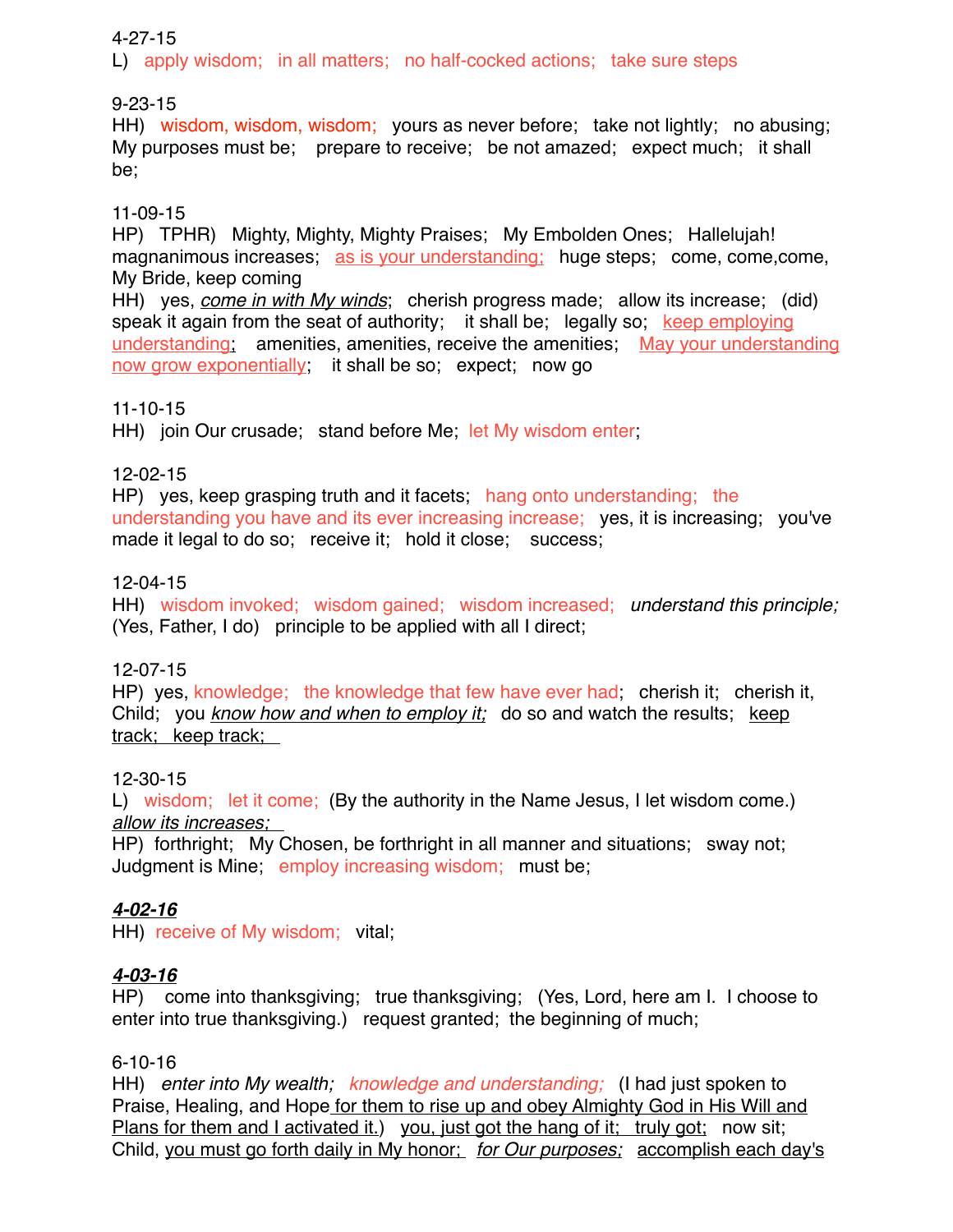worth; *understand all;* allow your mind to grasp all I have for you each day; grasp, read, go yes, you will walk in My fullness I have for you;

## 6-14-16

HP) be at Peace, Bride; be at Peace with your positions; be at Peace with your Mantles; be at Peace with your assignments; understand My Peace; *understand your positions; understand your mantles and the use of authority given with them;* it is time for deep understanding; fight it not; ill-preconceived ideas must go; let them go; grasp My truth

## 6-16-16

L) (I asked forgiveness for mankind. I wondered about how God can withstand the atrocities happening each day worldwide.) you are My breath; knowledge used is knowledge gained; need I say more

HH) you grasp, you grasp, you grasp; hallelujah; (I heard myself saying, "Praise Be." Immediately I started *declaring that "Praise" was alive.* And then declarations of "Healing Be" and "Hope Be" and that they too were alive came forth.) yes, knowledge used knowledge truly gained; (I then activated them, their life.) bing, bing, bing; [as though being switched on] *careful usage,* Child; abuse not; follow My lead, always My lead, My guide; Child, now reap; Mercy given;

### 7-31-16

HH) understanding growing, increasing by leaps an bounds; accept it; Bride must; *Her rate must increase rapidly; rapidly; She must allow and expect; truly, truly;* nothing of Me hindered; tell Her; carefully reveal "be" to Her; *caution, caution, Bride;* you must discern My voice; absolutely assume not; just because things seem right does NOT mean they are; *do NOT enter into the use of this revelation unless you are absolutely beyond ANY doubt certain that I have told you to;* understand; crucial to Me and to you

### 8-04-16

L) Understanding; let it flow; constant, steady; its purposes must flow; be it so, now be it so; Hallelujah

HP) (As I was lifting these to Almighty God and King Jesus, understanding popped into my head. Man and wife, are they not considered one? The man is still called husband and the woman called wife, never switched. Father and Son the same. God the Father never calls Himself Son and Jesus the Son does not call Himself God the Father. Scripture He gave: This is My Son in whom I am well pleased. Assume not. The Bride is one, yet many bodies. Assume not.) seed from xxxx pluck it out; seal; (did; I gave the seed to God to dissipate it.)

## 8-14-16

HH) listen to My words as you read them; *glean from their wisdom; My wisdom I do impart;* be wise, be wise; *all My Chosen must be wise; act in My wisdom;* be not careless; allow My wisdom to come forth in all matters; speak it from the seat; so be it; *recognize My wisdom at work*; receive of the results; cast not away; receive;

### 8-24-16

L) humble; yes, you are experiencing My humbleness; *allow it to take you to its depths;* stay in these depth and absorb; absorb all I have for you there; yes, *absorb as you go dow*n; your capacities are more than sufficient; grace, grace, grace; *eyes unleashed;* your tongue filled with wisdom; now cherish these things;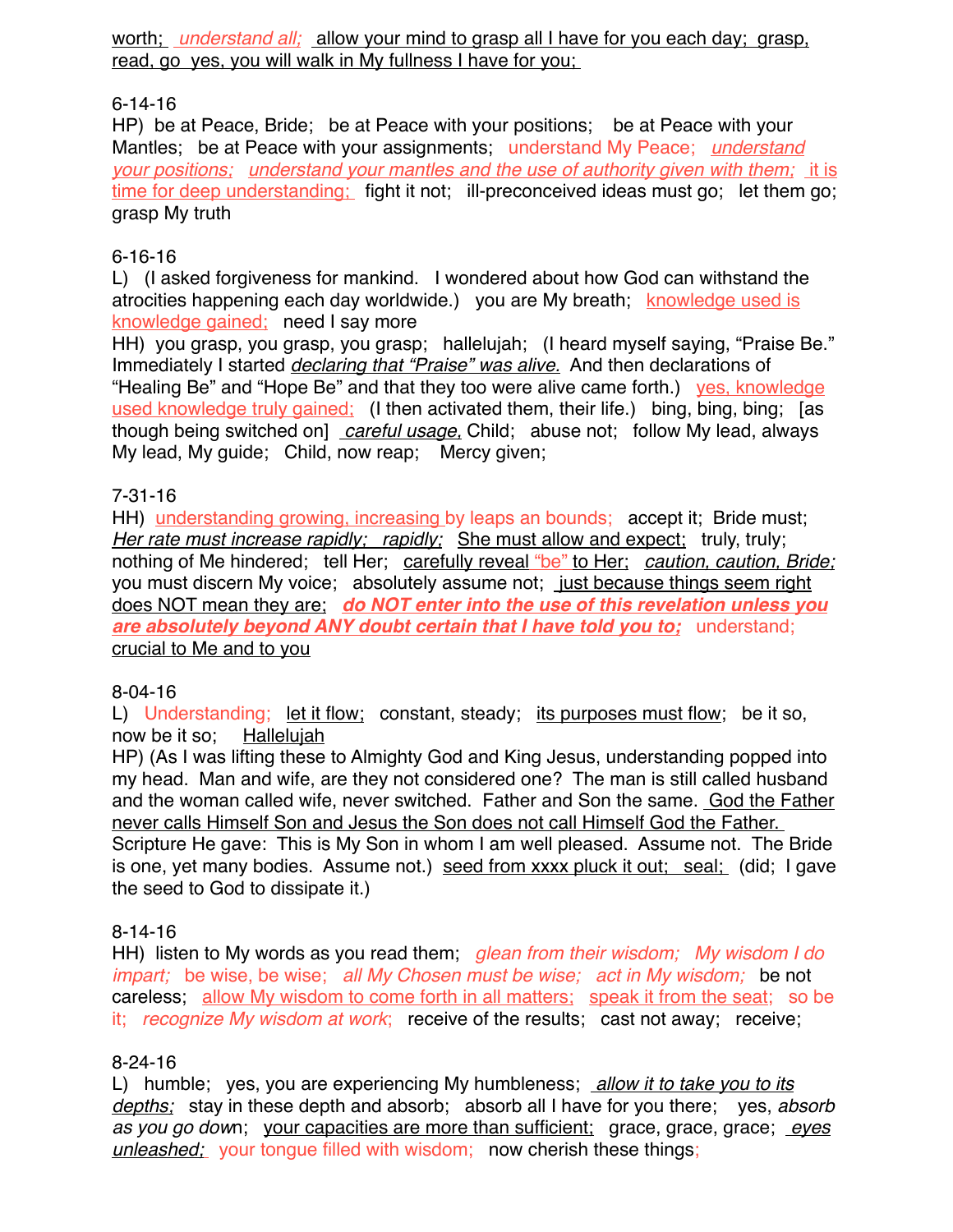HP) take comfort; in My truths; My vast truth; acknowledge it; Child, *allow the wisdom* I have supplied you with to guide you in sharing the parts of My vastness I have imparted to you;

### 9-10-16

HH) (I was thanking Praise, Healing, and Hope for having my back.) yes, *they follow wherever you go;* (I saw them making a broad trail behind me.) *your tasks today; mediate;* put to use your *wisdom and logic;* leave joy wherever you go;

### 9-11-16

L) cancel your own understanding; accept My understanding, My clear understanding; now prepare, prepare to receive of Me;

### 9-13-16

L) silence; fortune; your fortune is in Me; because of it, I call you wealthy; wealthy in ways the rest of mankind is not; deny not your wealth nor your fortune

### 9-16-16

HH) prepare to receive; *brace yourself;* I am about to heap blessings upon you; pearls, pearls, pearls; hesitate not; take; use them; *pearls of wisdom; more to come, more to come, more to come;* stay in a state of readiness to receive

### 9-23-16

L) Bride, Bride, Bride, progress to higher levels; your knowledge must increase; yield yourselves to Me; come now quickly; no hesitation; adjudicated; favorably; progress, progress, progress

### 10-14-16

HH) come, joy with Us; you shall withstand all that you must; you are equipped; your equipment will not falter; remember you are backed; great understanding forthwith; (received, allowed, activated) forthwith : immediately; without delay

## 10-17-16

HH) paraclete; your wisdom excels; knowledge gained; turn, face this room; absorb; you have the faith; absorb praise, healing, and hope within these walls; paraclete: one called to aid or support; hence, a term applied to the Holy Spirit

### 10-24-16

L) wisdom, wisdom; your wisdom increasing; *as you use it*; use it, use it, use it,

### 11-12-16

L) go forth in knowledge; knowledge that is growing by leaps and bounds

### 11-29-16

HH) keep your feet under My table; eat of My meat, of My sustenance; be nourished with My knowledge, My understanding, My wisdom; be ye whole; take in every word, every word I say; *allow My words to unite you; to unite you as though one being;* no schisms; no jealousy; no doubt; no worry; no fear; be united in wholeness, My Chosen; study;